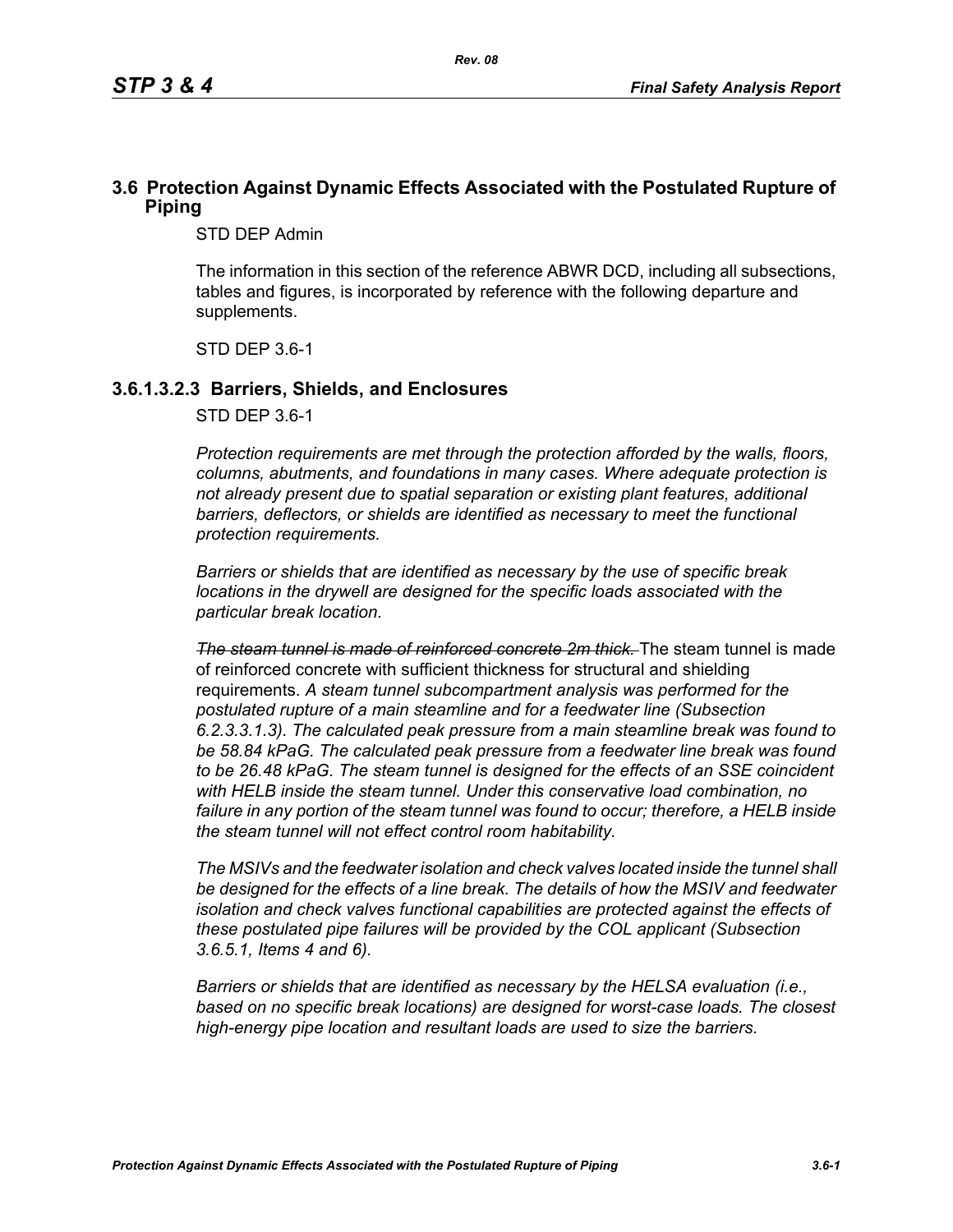# **3.6.2.3.3 Design Criteria and Load Combinations for Pipe Whip Restraint**

STP DEP Admin

*The loading combinations and design criteria for pipe whip restraints are dependent on the type of restraint and the function it performs. Some restraints in the ABWR are designed to perform a dual function of supporting the pipe during operating conditions and also of controlling the motion of the pipe following a postulated rupture. However, most pipe whip restraints in the ABWR are single purpose restraints designed to control the motion of a broken pipe.*

*Figure 3.6-3*Figure 3.6-4 *illustrates some acceptable pipe whip restraint designs. These designs include:*

*(2) Restraints with Crushable Material—Pipe whip restraints with crushable material have the same design basis as the U-bar restraint. It is a single purpose, energy absorbing restraint with sufficient gap between the pipe and the restraint to allow free thermal expansion of the pipe. Restraints with crushable pads may not have lateral load capability so they must be provided in every direction in which the jet thrust from the ruptured pipe may occur. Figure 3.63*Figure 3.6-4 *illustrates several acceptable pipe whip restraint designs using crushable material: the crushable ring, the honeycomb restraint, and the frame with a series of crushable rings.*

### **3.6.3 Leak-Before-Break Evaluation Procedures**

The information in this subsection of the reference ABWR DCD, including all subsections, is incorporated by reference with the following site-specific supplement.

LBB methodology for pipe break postulation will not be used for the STP 3 & 4 ABWR plant design.

### **3.6.5 COL License Information**

### **3.6.5.1 Details of Pipe Break Analysis Results and Protection Methods**

The following standard supplemental information addresses COL License Information Item 3.16.

The details of pipe break analysis results and protection methods will be provided for NRC review as part of ITAAC Table 3.3 Item 2 in the reference ABWR DCD Tier 1 Section 3.3. A pipe break analysis report for the as-designed plant will be available for NRC review as part of site-specific ITAAC Table 3.0-16 Item 1 in COLA Part 9. This report for the as-designed plant will be available prior to the installation of high and moderate energy piping described in this section.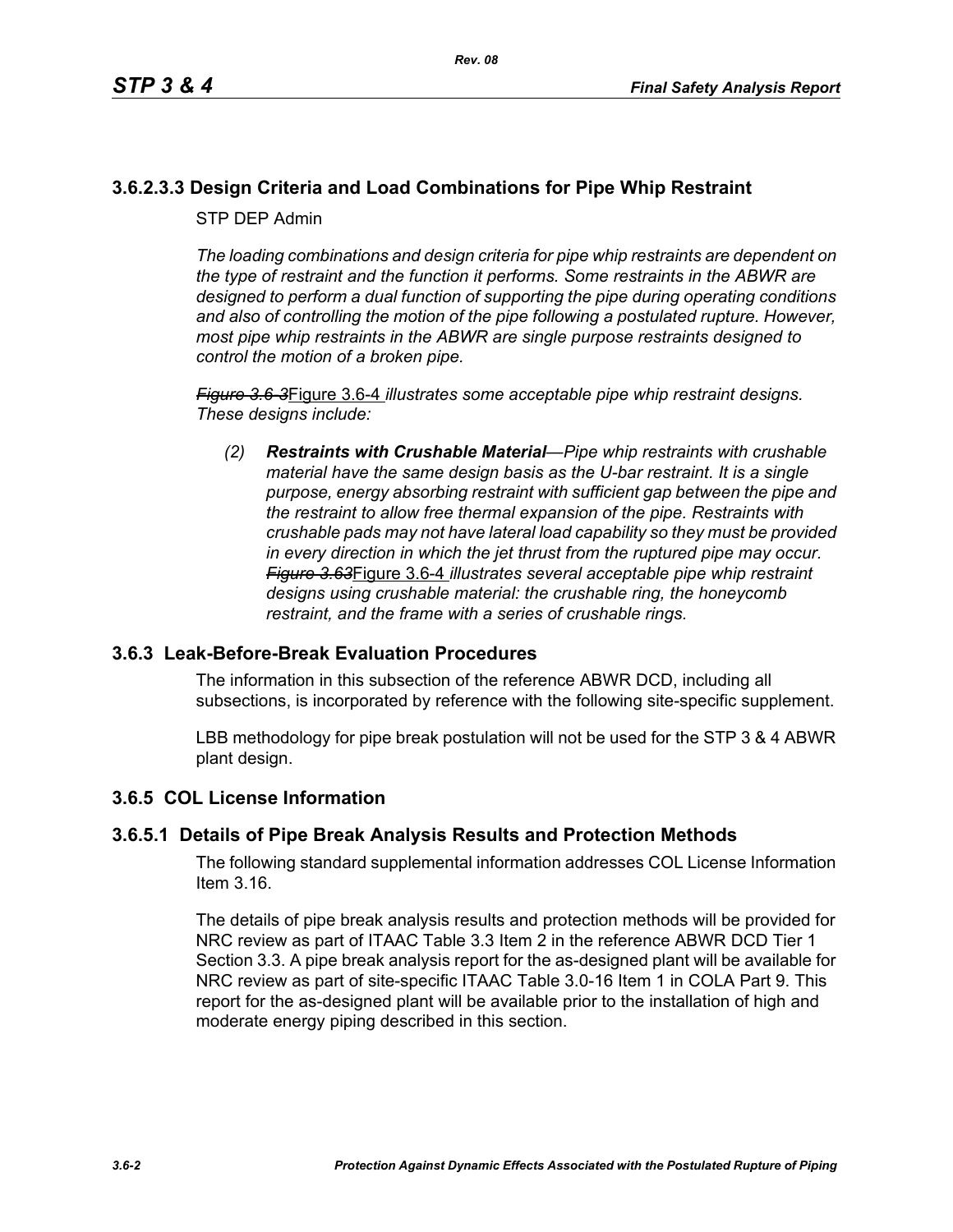The details and methods will include:

- (1) A summary of the dynamic analyses applicable to high-energy piping systems in accordance with Subsection 3.6.2 of Regulatory Guide 1.206. This will include:
	- (a) A pipe break nonlinear time-history analysis which can be performed by the ANSYS, or other non-linear computer programs with quality assurance to generate a pipe break analysis report. The report will include sketches of applicable piping systems showing the location, size and orientation of postulated pipe breaks and the location of pipe whip restraints and jet impingement analyses.
	- (b) Piping Stress Reports that will include a summary of the data developed to select postulated break locations including calculated stress intensities, cumulative usage factors and stress ranges as delineated in BTP MEB 3-1, as modified by Subsection 3.6.1.1.1.
- (2) For failure in the moderate-energy piping systems listed in Tables 3.6-5 and 3.6-6, pipe failure are limited to postulation of cracks in piping. These cracks affect the surrounding environmental conditions only and do not result in whipping of the cracked pipe. The flow from the crack opening is assumed to result in an environment that wets all unprotected components within the compartment, with consequent flooding in the compartment and communicating compartments, based on a conservatively estimated time period to effect corrective actions. The safety-related systems are protected from the resulting jets, flooding and other adverse environmental effects by equipment shields, physical separation of piping, equipment, and instrumentation.
- (3) By means of the design features such as separation, barriers, and pipe whip restraints, adequate protection will be provided against the effects of pipe break events for each of the systems listed in Tables 3.6-1 and 3.6-2 to an extent that their ability to shut down the plant safely or mitigate the consequences of the postulated pipe failure would not be impaired.
- (4) The main steam isolation valves (MSIVs) will be designed for the effects of a line break. The details of how the MSIV valves functional capabilities are protected against the effects of these postulated pipe failures will be provided in a pipe break analysis report*.*
- (5) The plant arrangement will provide physical separation to the extent practicable to maintain the independence of redundant essential systems (including their auxiliaries) in order to prevent the loss of safety function due to any single pipe break event. Physical separation between redundant essential systems with their related auxiliary supporting features, therefore, is the basic protective measure incorporated in the design to protect against the dynamic effects of a pipe break. anywhere in high energy piping*.*